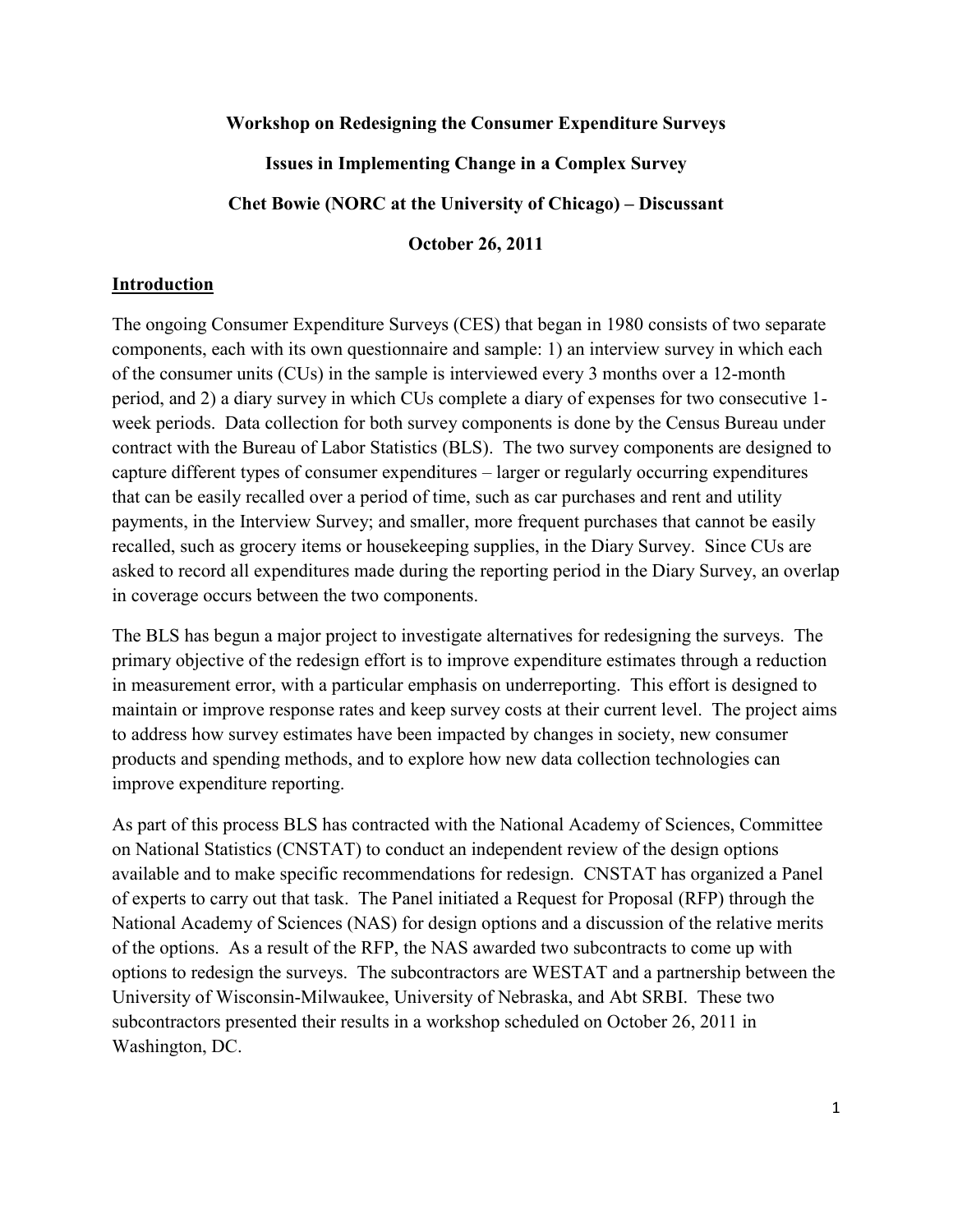The NAS asked me to be a formal discussant at this workshop focusing on the issues of implementing change in a large ongoing survey, particularly the proposed redesigns offered by the subcontractors. This paper summarizes the comments I made at the workshop.

The comments and views expressed in this paper and presented at the workshop are mine and do not represent those of NORC at the University of Chicago.

# **Issues**

I discussed the following issues at the workshop related to implementing change in a complex survey:

- Context
- Planning the change
- Stakeholders (internal and external)
- Staffing
- Testing and Implementation
- Funding
- Cost
- Change in Contractor

# **Context**

I believe I was chosen to be the discussant for this session because of the experience and knowledge I have gained as a survey professional in both the federal government and the private sector. I spent 33 years at the Census Bureau, the last 9 of which I was the Director of the Demographic Surveys Division (DSD). In this position I was responsible for conducting many of the large scale national surveys for the federal statistical community. Three of these surveys – the Current Population Survey, the National Crime Victimization Survey, and the Consumer Expenditure Surveys – I will use as examples of change implementation in my discussion today. I have now been in the private sector for  $6$  years  $-2$  of which was with a marketing research company and the last 4 at NORC at the University of Chicago. So I have had an opportunity to look at survey operations from both perspectives.

Current Population Survey Redesign – I was the senior executive at the Census Bureau responsible for this effort. At that time we called it a modernization effort. It began in 1986 and was implemented in January 1994. Among the overhaul efforts were to: 1) Revamp the questionnaire in its entirety, taking into account cognitive interviewing techniques: 2) conduct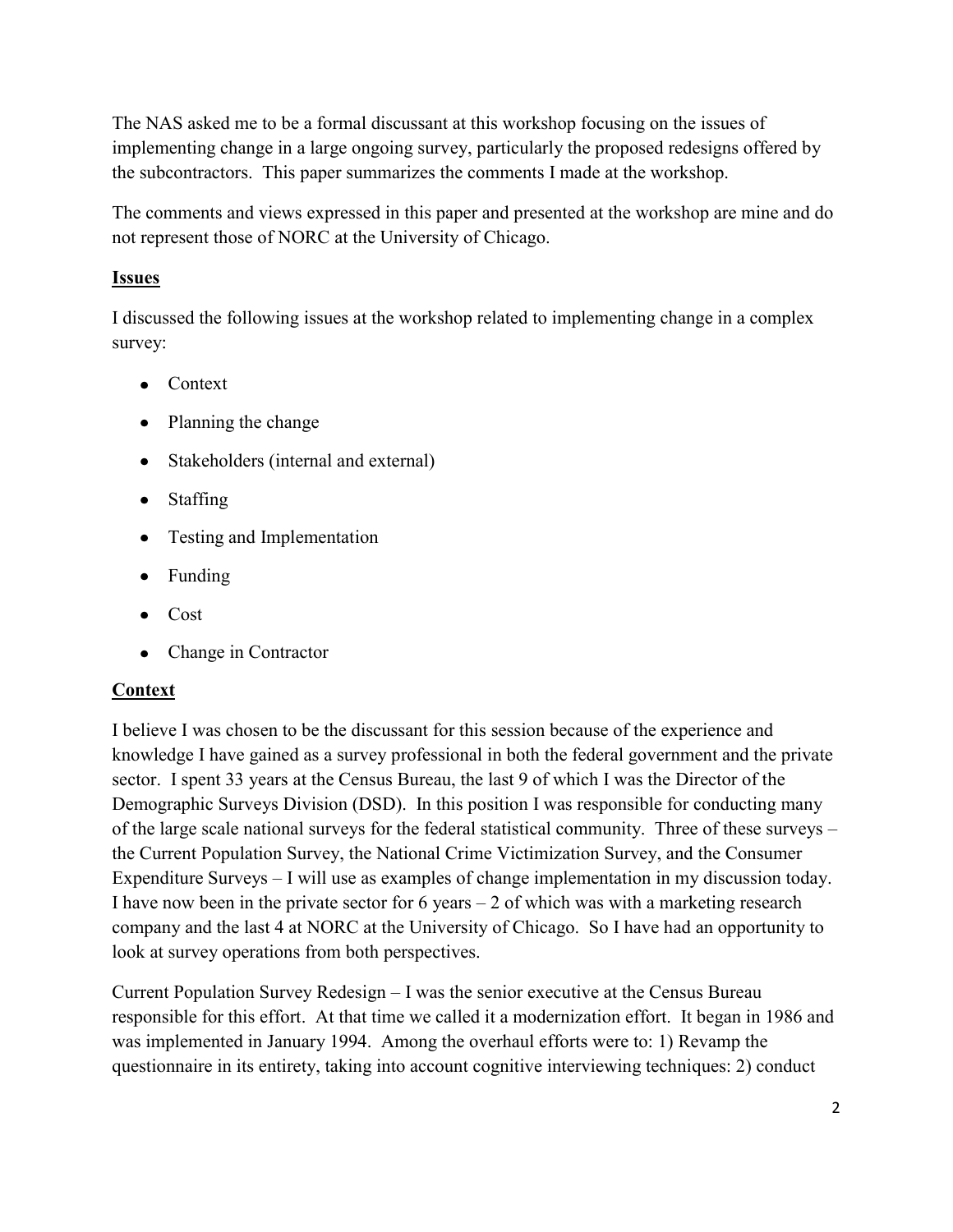the survey entirely by computer-assisted means (no longer could an interviewer just ask a respondent if anything changed since the last interview); and 3) develop a state-of-the-art processing system that would accommodate the first two.

National Crime Victimization Survey Redesign – Although the NCVS underwent a redesign in 1992 (while I was still at the Census Bureau), the basic design of the survey has remained constant through its almost four decades of existence. Revisions to the survey's screening questions, because they would impact the amount and nature of the offenses measured by the survey were implemented in 1992. The revised crime screening questions were designed to better assist respondents in remembering events they had experienced by adding specific cues and prompts, targeting some offenses such as violence by intimates and rape, and varying the frames of reference. The redesign also added sexual assault other than rape as an offence measured by the survey.

I was also involved in various phases of a later NCVS redesign effort since I joined NORC. The Bureau of Justice Statistics has initiated several research projects to support the NCVS redesign. Seven projects, in six subject areas began in fiscal years 2007, 2008 and 2009. A solicitation on sub-national estimates of criminal victimization was initiated in FY 2010.

The subject areas covered by these projects are:

- 1. Local area estimation
- 2. Interview mode
- 3. Sample design
- 4. Survey reference period
- 5. Non-response bias
- 6. Crime screener analysis
- 7. Sub-national estimates of criminal victimization

NORC conducted an examination of a 12-month reference period and an analysis of possible non-response bias.

Introduction of CAPI in the CE Interview Survey – The CE CAPI development project was an interagency effort, with management representatives from both BLS and the Census Bureau serving on the CAPI Steering Group. The steering group developed the strategic plan for the project and chartered numerous working teams that were then assigned to establish instrument design standards, write specifications, program and test the CAPI instrument and related systems, develop a new Case Management System, establish new interviewer training, and plan a large "dress rehearsal" to assess the impact of CAPI on CE estimates.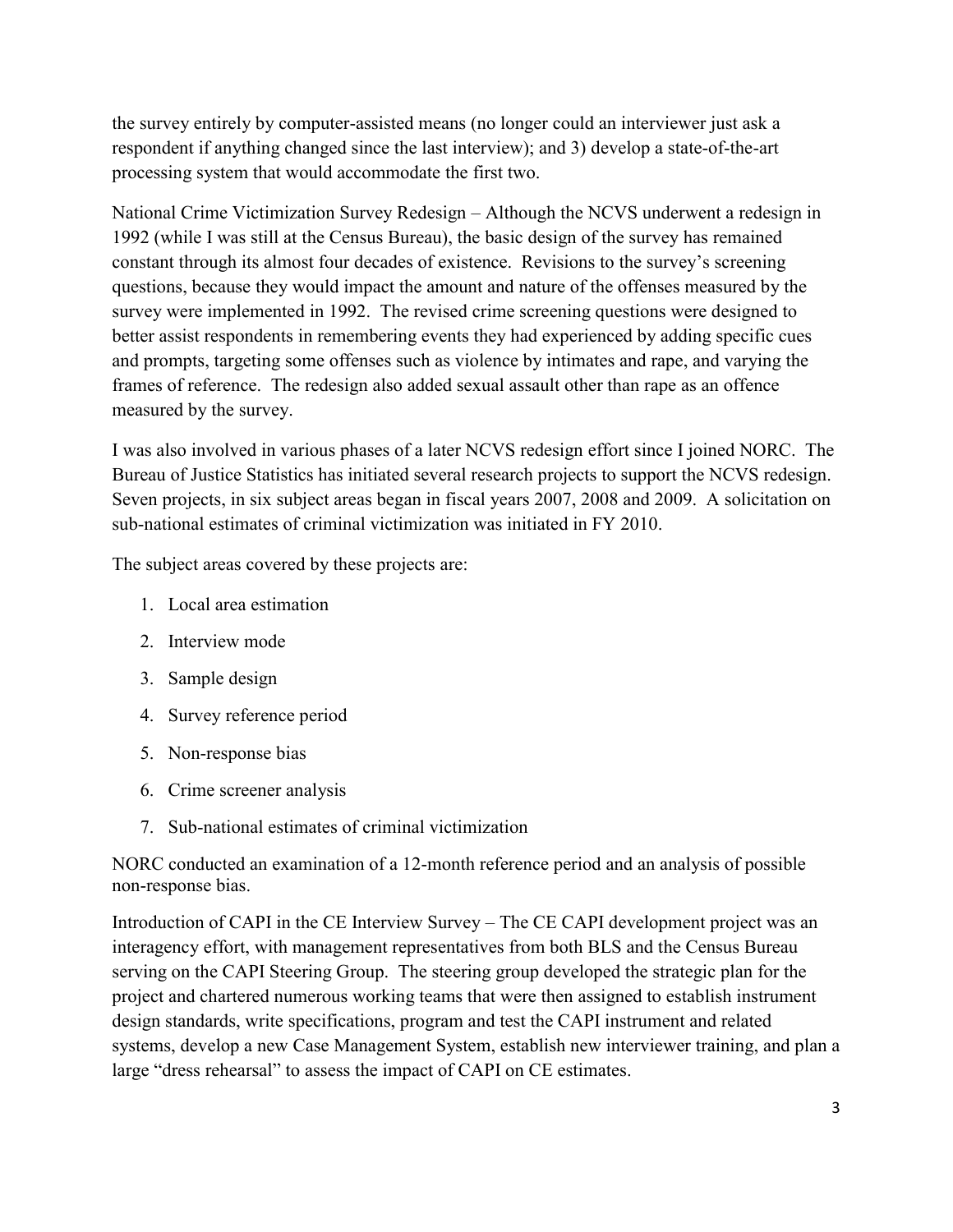### **Planning the Change**

In my opinion, this is the most critical aspect in implementing change in a complex survey because if you fail to plan, you plan to fail. As I noted previously, the planning for the CPS redesign started in 1986, 8 years before the redesign was to be implemented. In 1986, a highlevel working group that included the top leadership of both the Bureau of Labor Statistics and the Census Bureau convened. These experts met for 2 years, during which they formulated an extensive plan to modernize the CPS during the 1990's.

The planning for the introduction of CAPI in the CE Interview Survey was started years before the technology was introduced in the survey in April 2003.

When these redesign planning groups are initiated, you have to decide on an organizational structure (who's in charge of what aspects of the planning), the schedule and periodicity of meetings, and how to resolve conflicts when they arise which they will.

Structure around the planning is important. You don't want the structure so complex that nothing gets done, but you have to determine how to breakdown the redesign activities, what types and how many workgroups/subcommittees are needed, who heads up these groups and the process and periodicity for reporting back to the redesign leaders. The important point here is to ensure there is accountability and order for the planning that is taking place.

Meetings are a time consuming and integral part of the planning process. For the CPS redesign effort, BLS and the Census Bureau staff met one day a week for 2 years to formulate an extensive plan to overhaul the CPS from top to bottom during the 1990's. This is a big commitment for both the survey sponsor and the data collection organization. During this 2 year planning period a partnership was developed between the 2 agencies that served the redesign process better than a client/contractor relationship would have. Both groups had the same vision and a shared investment in the success of the redesign. Both groups were working toward the same goals and outcomes. There was a very collegial bond formed between the two agencies that carried forward in future years.

There were times when conflicts arouse, however. And these conflicts were at times intense and passionate. As a result of the partnership that had been established and the mutual respect that was shared across the agencies, the conflicts were resolved. There were instances when the expertise of the individuals involved was in their opinion the overriding factor to be considered that agreement could not be reached. In those cases, BLS was the final decision maker.

BLS has established a planning process – the Gemini Project – to plan the CE redesign. BLS initiated this survey redesign plan in February 2010 to account for the length of time needed to develop, evaluate, pilot test, and implement a large-scale redesign. If this process goes according to their original schedule, the Gemini Project will have a redesign roadmap in place by 2013.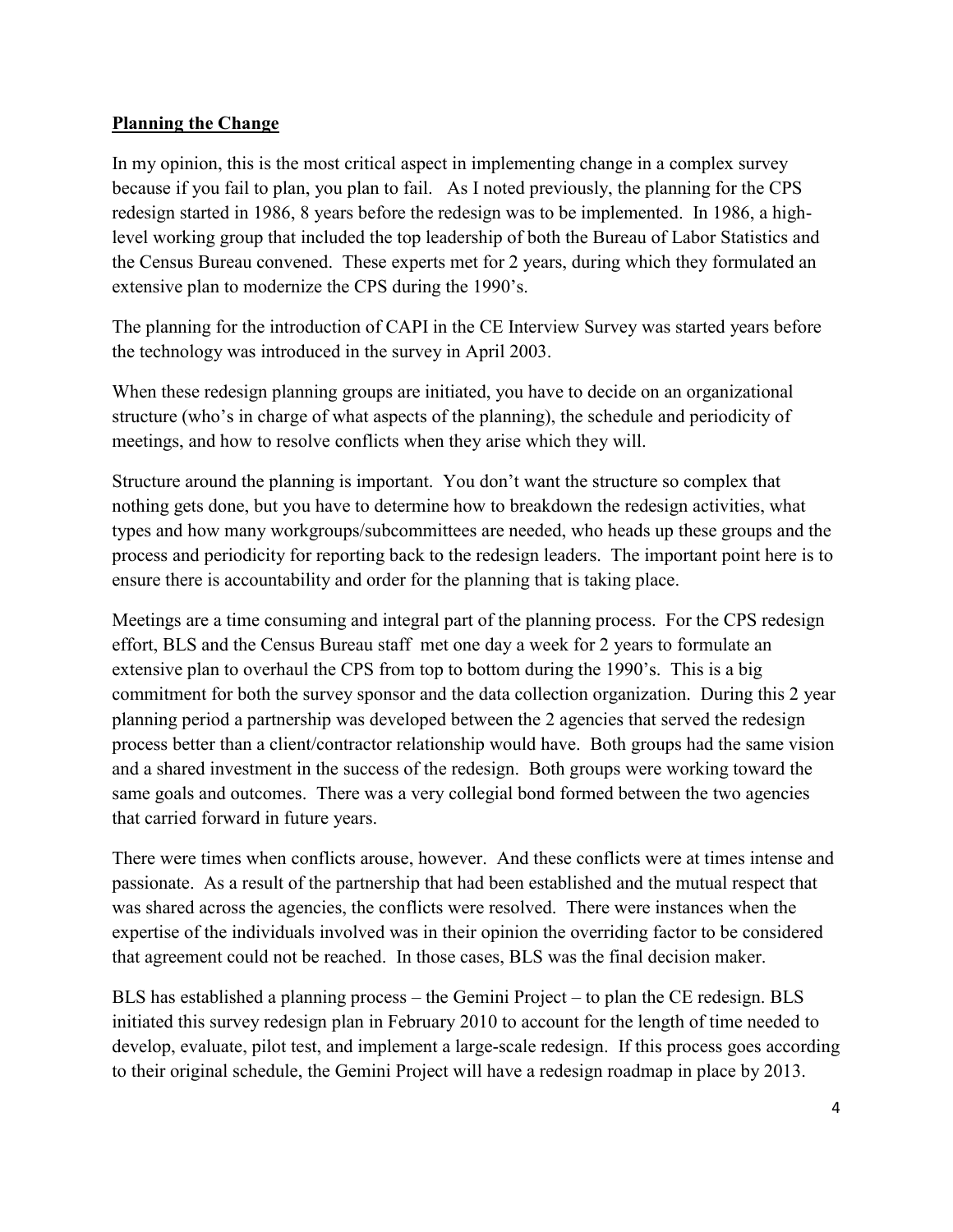Their timeline for development and pilot testing is not more than 5 years, with a new survey planned to be in the field within 10 years.

The Gemini project is managed by a project leader and steering team, with guidance from an executive management group. The project steering team is seeking input from a panel of survey experts from outside BLS, who meets with the team periodically over the course of the project.

I want to commend BLS for the thoroughness of their planning process for the redesign.

# **Stakeholders**

Wikipedia defines stakeholders as a person, group, organization, or system who affects or can be affected by an organization's actions.

The stakeholders for the CE redesign are many and varied and include all groups involved in or concerned about the impact of survey design changes on the collection, processing, editing (including imputation and allocation), weighting, estimation, evaluation, quality, and use of the data. These groups include:

- BLS (Office of Prices and Living Conditions, Division of Consumer Expenditure Information Systems, Division of Consumer Prices and Price Indexes, Division of Price and Index Number Research, Division of Price Statistical Methods/Branch of Consumer Expenditures)
- Census Bureau (Demographic Surveys Division, Demographic Statistical Methods Division, Field Operations, Population Division/construct experimental poverty measures)
- Other Federal Agencies (Bureau of Economic Analysis, the Internal Revenue Service, and the Department of Defense)
- Congressional committees request special tabulations on issues such as the potential impact of increases in the minimum wage
- Office of Management and Budget (OMB needs to be consulted early and throughout the planning process)
- Academic community and research organizations for analytical work
- Private companies for marketing their products and services
- Prospective entrepreneurs for developing their business plans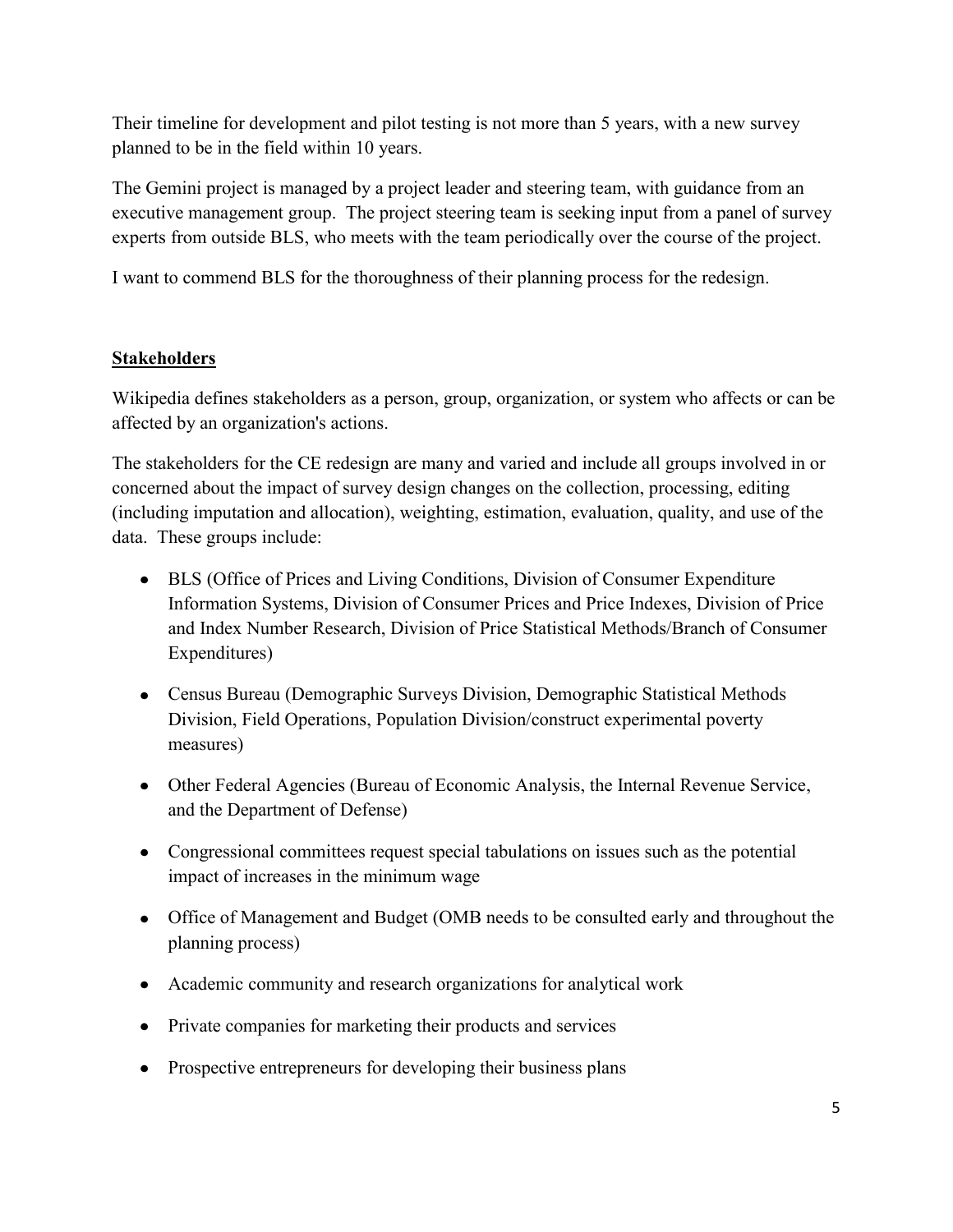Once you identify the stakeholders that will influence (either positively or negatively) the survey redesign, you need to anticipate the kind of influence, again positive or negative, these groups will have on the initiative. Finally you need to develop strategies to get the most effective support possible for the redesign and reduce any obstacles to its successful implementation (managing expectations).

BLS has already initiated or planned a series of information-gathering meetings, conference sessions, forums and workshops to address this whole stakeholder involvement. These events include:

- Conference on Research in Income and Wealth (CRIW) National Bureau of Economic Research (NBER) Conference on Improving Consumption Measurement (July 2009)
- Survey Redesign Panel Discussion, co-sponsored by the Washington Chapter of the American Association for Public Opinion Research (DC-AAPOR) and the Washington Statistical Society (WSS) (January 2010)
- Data Capture Technology Forum (March 2010)
- AAPOR Panel Presentation on Utilizing Respondent Records (May 2010)
- Data Users' Needs Forum (June 2010)
- CE Methods Workshop (December 2010)
- Household Survey Producers Workshop (June 2011)
- CE Redesign Options Workshop (October 2011)

BLS has done a commendable job in stakeholder outreach and has gone beyond the outreach that was done for the CPS modernization effort.

BLS will need to add more of these information sharing events in the future once they decide on a final design option and get the results from the redesign testing phase.

# **Staffing**

For the CPS, separate staffs were established to conduct the ongoing monthly survey and the survey redesign activities. Although senior staff was involved in both activities, the day-to-day operations of both were conducted by separate staffs. In this way there were no conflicts in priorities and the schedule and operational aspects of both operations were maintained.

# **Testing and Implementation**

The questions to address here involve: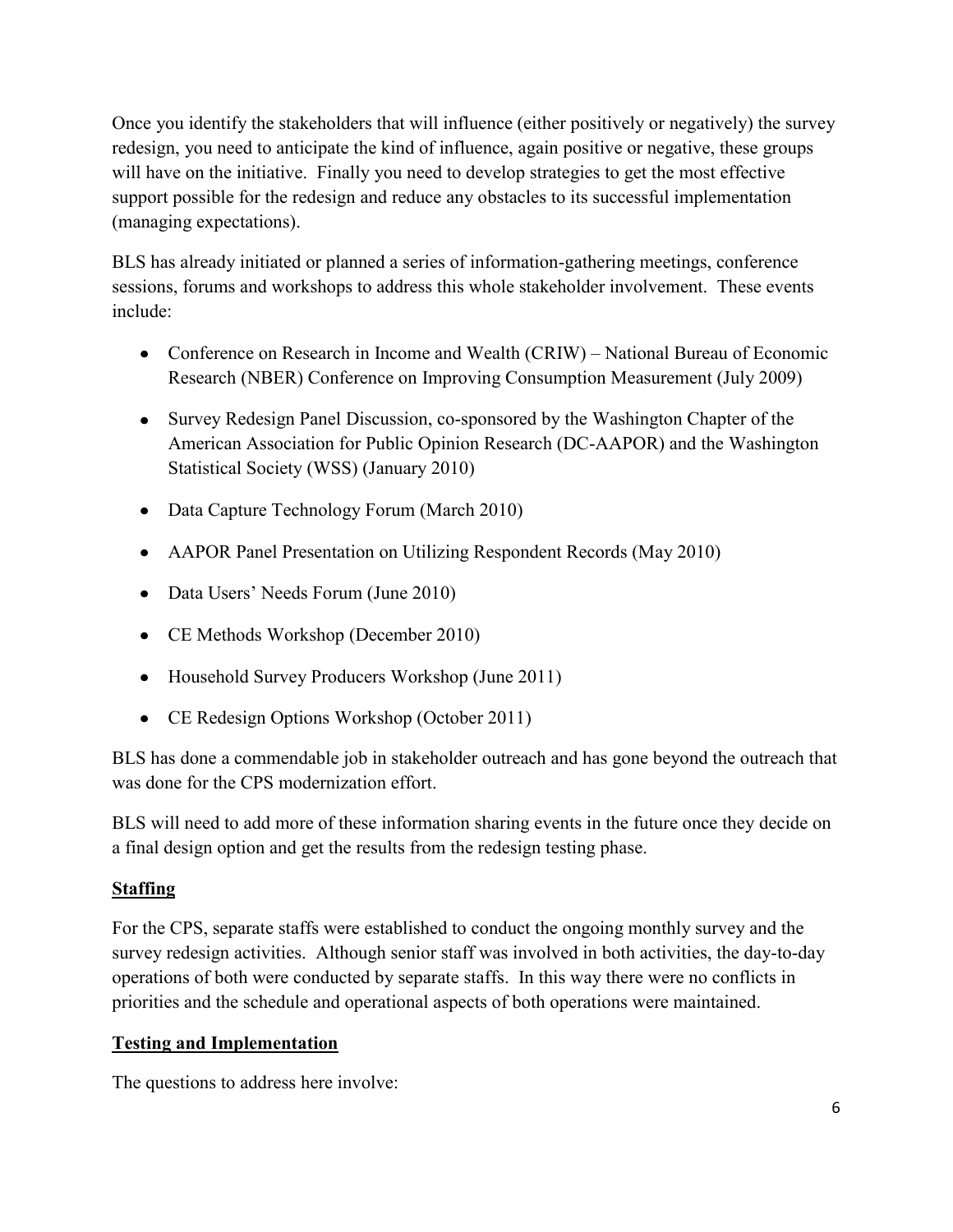- What to test?
- Is each change evaluated separately?
- Is an overlap survey required?
- Providing new technology to survey respondents
- How to phase-in the redesign?

Whenever significant changes are made in an ongoing survey operation, there is always the expectation that those changes will affect the characteristics of the data obtained. It is important to measure any such effects. A large number of survey design features are proposed to be changed in the CE redesign and a number of them, alone or in combination, could result in significant changes in the estimates. BLS should want to be able to explain to their stakeholders why differences between the new and old series occur and to comment on whether any changes reflect improvements in the quality of the data. They also need to understand from a scientific point of view the effect of different design features on consumer expenditure estimates. A third reason for wanting to know the reasons for the differences between the two surveys is to use the information diagnostically to ensure a smooth transition to the implementation of the redesigned CE in 2020.

The RFP requested recommendations for the design of a study or studies to evaluate the feasibility and effectiveness of the proposed redesign option. Both options suggested further investigation and experimentation in areas such as:

- Software development
- Length of the diary period
- Effects of the use of technology
- The extent and level of incentives  $\bullet$
- The level and frequency of interviewer-respondent interaction
- Collection of administrative data  $\bullet$

While the RFP did not request a test to compare the redesigned survey to the current production survey, one of the option papers suggested that such a test should be conducted. The field experiments mentioned above can help compare the redesigned methods with the current methods. However, a comparison using representative samples and a full data collection cycle would provide a more rigorous test of the new data collection methods, any improvements in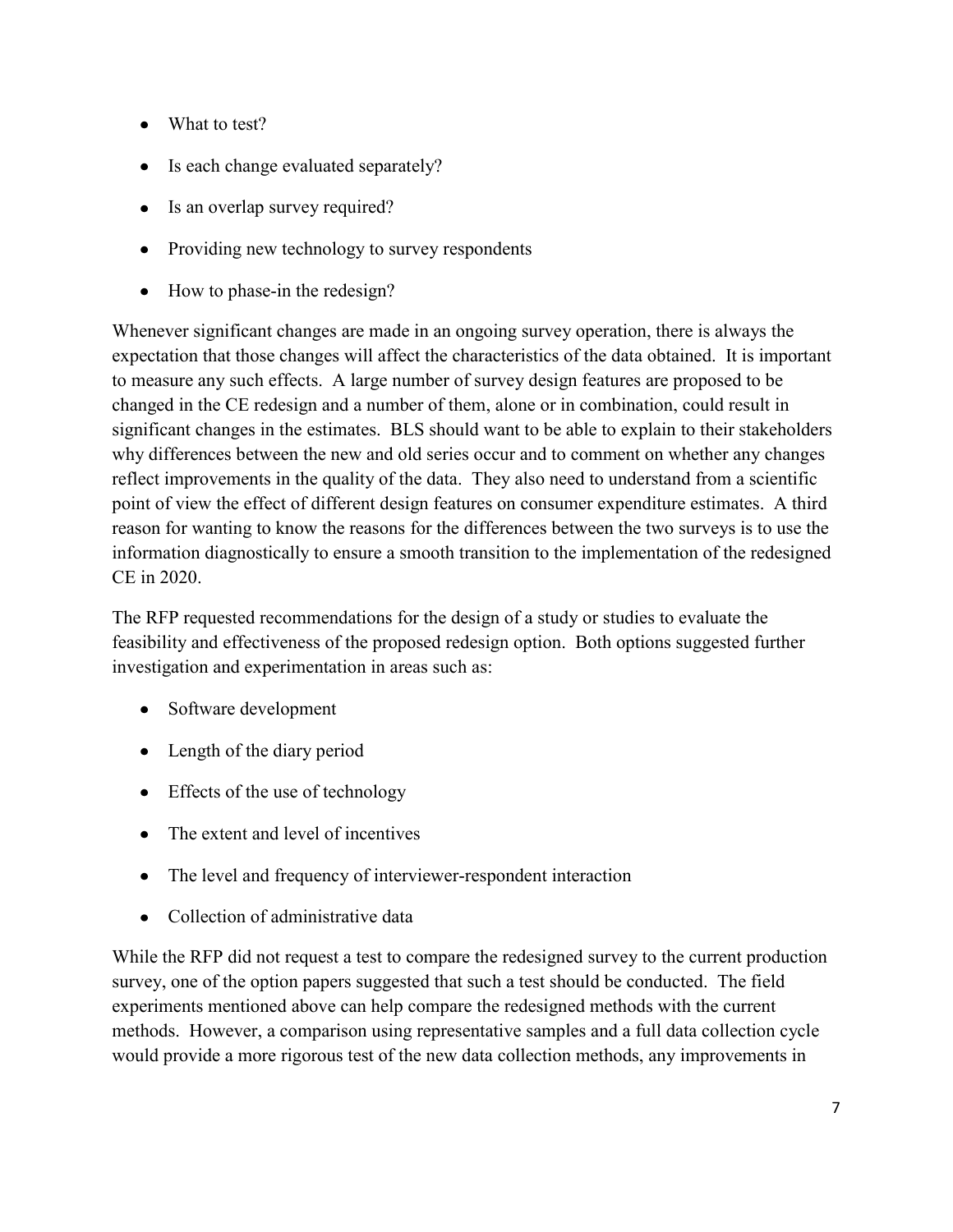data quality and the effect on the survey estimates. These types of comparisons are expensive but if funding becomes available, I highly suggest that BLS consider such a test.

One of the redesign options proposes to provide each household with a computer tablet, barcode reader, and a portable scanner for recording their information. They estimate that the data collection contractor would need 6,000 to 8,000 sets of these devices per month (this allows flexibility in the delivery and pick up of the units as well as replacement units and sufficient numbers of units to accommodate geographic dispersion of the sample across the U.S.). These units will require service warranties and/or insurance. Broadband internet access will be required for all the consumer units. Finally, the consumer units will need to be trained to use this technology.

Providing these devises to respondents will add a level of complexity to the redesign implementation. An infrastructure will have to be developed to procure the devises, get them to interviewers to be placed in the consumer unit, train the respondent, arrange for insurance or a warranty and to provide broadband internet access. It's not clear how payment for the internet access will be handled – direct payment to the provider or reimbursement to the respondent. An inventory control system will be required to track the devices over time as they move from respondent to respondent and through the maintenance system. All of this is doable; it just adds an extra level of complexity to an already complex survey operation.

Another issue involved in using this new technology is the repository that will be required to collect, house and merge the information for each consumer unit. This repository will receive information in many different forms (paper/electronic/scanned) and a thorough test of the operation should be conducted to ensure the right information is connected to the appropriate consumer unit.

Finally, the most concerning aspect for me in the use of technology for collecting the expenditure information is IT security. Consumer units will be transmitting personally identifiable information (PII) over unencrypted lines. The data repository will house a large amount of PII. There are physical as well as IT security issues. BLS pays a great deal of attention to protecting a person's PII. They also require continuous monitoring and security requirements for NIST 800- 53 Rev. 3. If technological solutions are adapted for the redesign, much attention and resources will need to be devoted to IT security.

# **Funding**

A redesign effort that will extend over 10 years from planning to implementation will require a sustained funding stream. The current political landscape is uncertain and funding for new initiatives is unclear. A change in Administrations during this time period is possible and a new Administration may bring different priorities and visions for how the federal budget should be